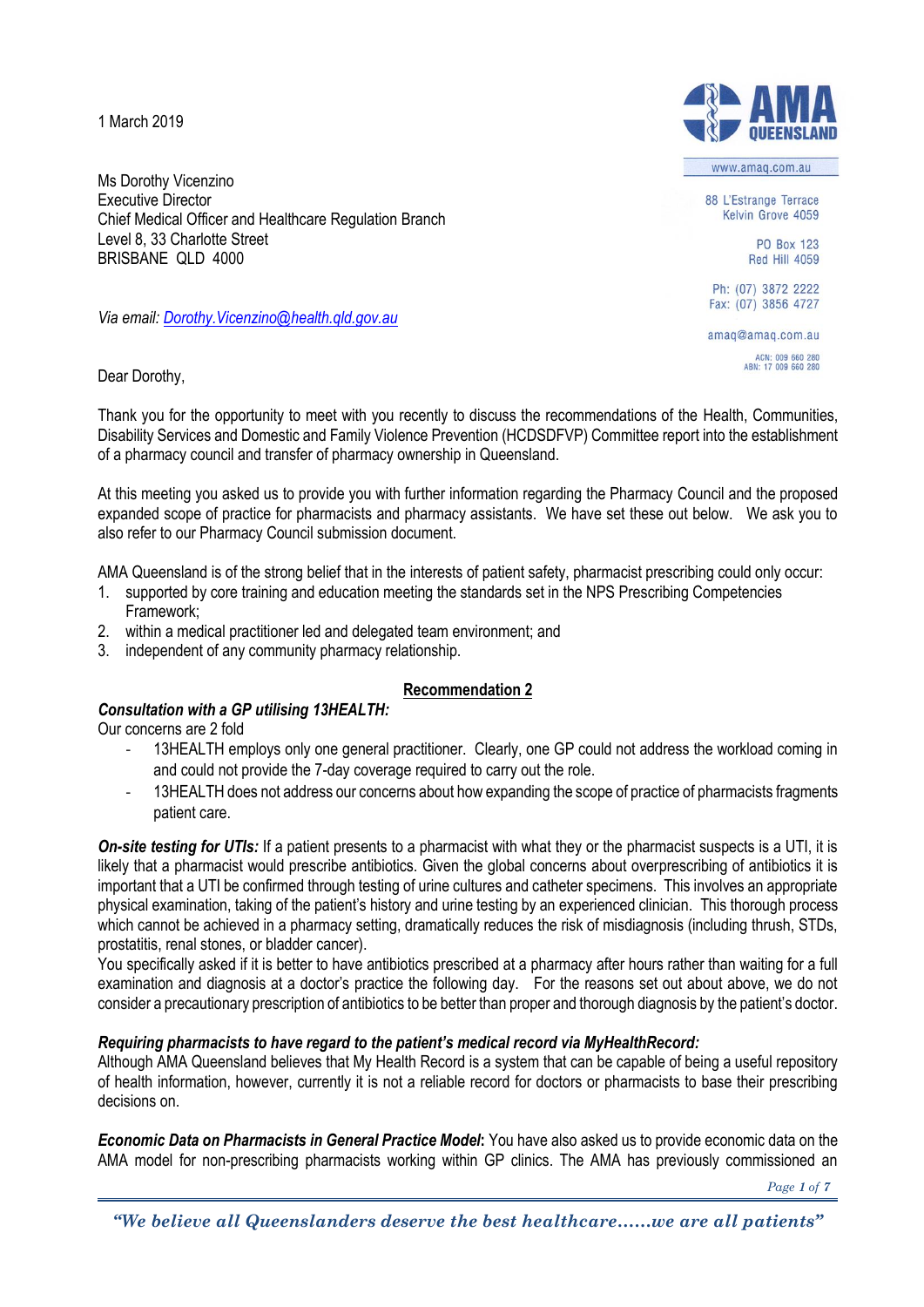independent analysis by Deloitte Access Economics which demonstrates this measure could achieve significant savings to the Australian health system - totalling \$544.87m over four years. A copy of the paper is **attached**.

The projections cover the four years from 2015-16 to 2018-19 and take into account costs including the Pharmaceutical Benefits Scheme (PBS), Medicare Benefits Schedule (MBS), hospital and individual expenditures, as well as the cost of the PGPIP.

The analysis shows that the AMA's proposal delivers a benefit-cost ratio of 1.56, which means that for every \$1 invested in the program it generates \$1.56 in savings to the health system.

The study estimated that around 3,100 general practices would take up the PGPIP and although it would cost the Federal Government \$969.5 million over four years, this would be more than offset through broader savings to the health system in the following areas:

- Hospital savings of \$1.266 billion due to reduced number of hospital admissions following a severe adverse drug event (ADE);
- PBS savings of \$180.6 million due to the reduced number of prescriptions from improved prescribing and medication compliance;
- Individual savings of \$49.8 million from reduced co-payments for medical consultations and medicines; and
- MBS savings of \$18.1 million due to a reduced number of GP attendances following a moderate or severe ADE.

*Low Risk Emergencies:* In regards to your question regarding "low risk emergencies", our response is that this is a misnomer as there is no such thing as a low risk emergency. It is inappropriate to handle this potential situation without appropriate training and the ability to take a confidential full clinical history and examination of the patient.

*Credentialing*: Credentialing is important for quality control and doctors need to be involved. The TGA has strict guidelines for being able to prescribe and any credentialing system needs to be based on these. The separation of prescription and dispensing of medications is a fundamental tenet of the healthcare system.

*Dose adjustment and medications management by pharmacists:* AMA Queensland does not support this. GPs should remain at the centre of the primary care model. It is dangerous to allow a pharmacist without training in diagnostics, pathology/imaging interpretation and clinical management of patients to amend a treatment plan prescribed by a doctor. For example, while it might be assumed that blood pressure medication could be adjusted according to standard norms, this is incorrect. It is often the case that individualised targets need to be set for patients based on comorbidities, an impairment in renal or liver function, other medications, and potentially competing management goals. Clinical decision-making requires a nuanced understanding of a patient's particular needs and other medical problems which can only be provided by a doctor.

It is argued that pharmacist prescribing will meet an unmet health service need because patients do not have timely access to their doctor. Firstly, there is no evidence that people cannot access their doctor within a few days for nonurgent matters. Secondly, the prescription medicines that pharmacists are likely to seek to prescribe (e.g. lipid modifying agents, the contraceptive pill, etc), are for conditions that people can plan to visit their doctor, and make an appointment at a time that is convenient for them.

**Antimicrobial stewardship:** Antimicrobial stewardship is an important issue and one the medical profession is contributing actively and positively to, as evidenced by the small gains made in recent times (reference ACSQHC report)<sup>1</sup> . Wider prescription of antibiotics by pharmacist who are not appropriately trained in diagnosing or managing pathology is clearly a retrograde step in controlling antibiotic prescription.<sup>2</sup>

 $\overline{a}$ 

<sup>&</sup>lt;sup>1</sup> Australian Commission on Safety and Quality in Health Care. Antimicrobial Stewardship in Australian Health Care 2018. Sydney: ACSQHC; 2018 2 http://www.pulsetoday.co.uk/clinical/clinical-specialties/infectious-diseases/chloramphenicol-use-remains-40-higher-due-to-otcstatus/20002757.article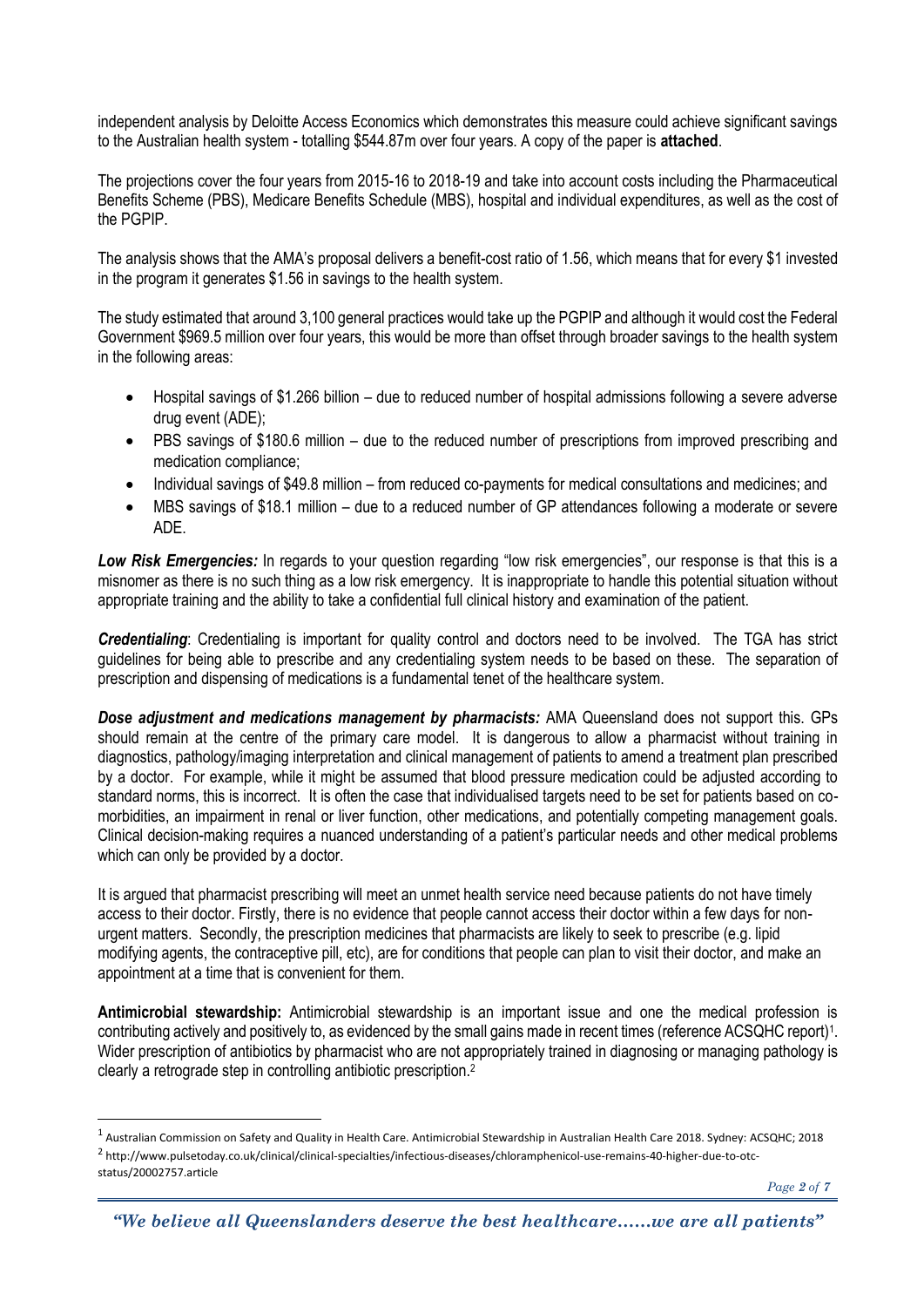# **Recommendation 3**

### *Training Requirements:*

The AMA places a high value on the professional role of pharmacists working with medical practitioners and patients to: ensure medication adherence; improve medication management; and provide education about medication safety. The AMA fully supports pharmacists undertaking roles within their scope of practice. That means those activities and clinical services that are covered in their core education and training. Prescribing, however, is not within pharmacists' scope of practice.

Non-medical practitioners seeking to independently prescribe medicines must meet the standards for prescribing set out in the NPS *Prescribing Competencies Framework* (p29-69). Pharmacists' core education and training does not support pharmacists to meet these standards.

Some non-medical practitioners, such as nurse practitioners, may prescribe S4 and S8 medicines, but only under strict protocols and generally in public hospital settings. For example, nurse practitioners may prescribe within a clinical unit under protocols that list the medications that can be prescribed; specify the specific circumstances; and describe when the patient must be referred to a medical practitioner.

AMA Queensland has been asked for feedback numerous times over the last few years regarding an increased scope of practice for non-medical health practitioners (NMHP) such as nurses and midwives. AMA Queensland believes expansion of the scope of practice of NMHP should only be allowed where:

- there is evidence to support the practice is safe, appropriate and benefits patients; and
- a doctor always leads the team the allied health professional is working in and has approved and delegated the practice and is available to give advice and support;
- the expanded scope of practice does not include the medical skills of diagnosis or prescribing schedule 4 or schedule 8 medications;
- There is no conflict of interest or secondary gain in the prescription of therapies for patients. It should be emphasised that pharmacists have an insurmountable conflict in the profit generated from their own prescription of a drug. A critical component of achieving measured and appropriate use of medications is the maintenance of strict separation of prescribing from the dispensing of medications. Patients are less likely to receive impartial, appropriate medical advice if this advice can also lead to financial gain from the purchase of therapies recommended.

AMA Queensland values the role and specific expertise of NMHP. We acknowledge and support the collaborative arrangements between medical practitioners and other health practitioners, for example, those between general practitioners, non-prescribing pharmacists and senior nurses. However, NMHP do not have the education, training or skills to independently formulate medical diagnoses, independently interpret diagnostic tests, prescribe medication, issue repeat prescriptions, or decide on the admission of patients to, and discharge from, hospital.

AMA Queensland supports better utilising the skills and expertise of NMHP within their current scopes of practice to maximise health system capacity and efficiency. There is a current deficiency in time available by allied healthcare practitioners for direct patient care – this deficiency requires correction prior to expansion in practice. AMA Queensland believes they should be better resourced and enabled to maximise the full scope of their trained and current field of expertise, for example, utilising physiotherapists in an emergency department setting to provide better quality and more effective care to patients with fractures or soft tissue injuries.

AMA Queensland does not support independent diagnosis and treatment of medical conditions by NMHP. This encourages fragmented healthcare and presents an inherent risk to patient safety. Nor does AMA Queensland support independent prescribing by NMHP. This is in the interests of patient safety and quality of care.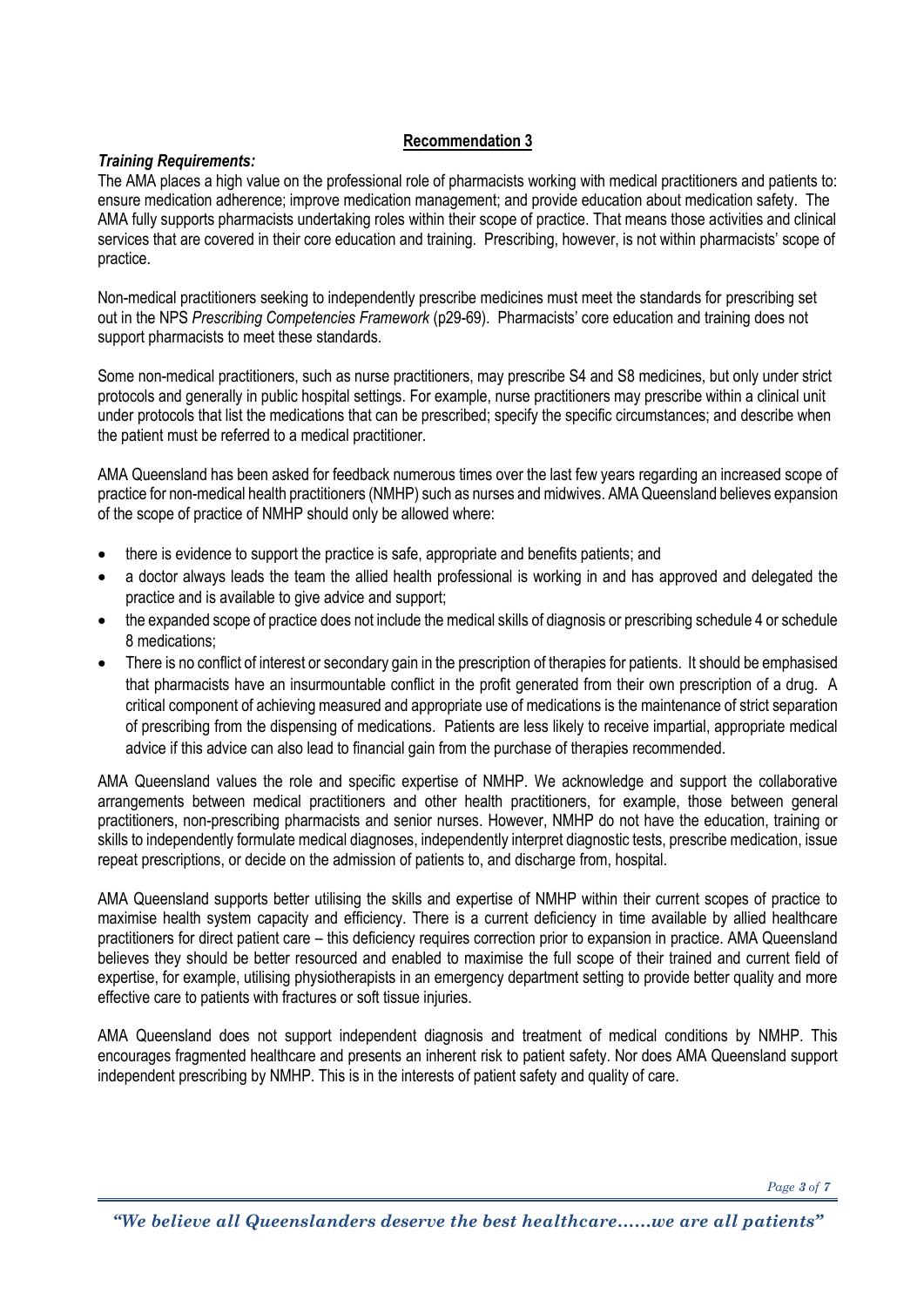### **Recommendation 4**

In the interests of patient safety and quality in health care, AMA Queensland does not support extending the scope of pharmacists and pharmacy assistants.

Whilst we acknowledge that non-medical prescribing (NMP) has been occurring in other jurisdictions such as the United Kingdom for many years now, there is no evidence that demonstrates the safety of non-medical prescribing in that country or others. Although there have been no adverse events that can be directly attributed to NMP, tracking such adverse outcomes would be extremely difficult, if not impossible.

In our submission to the Queensland Parliament, we offered numerous examples of where a patient presenting to a GP for a prescription renewal or other minor complaint afforded the doctor an opportunity to address preventive health (e.g. overdue cervical cancer screening) and diagnose other conditions, such as skin cancers. If a patient who unknowingly had a malignant melanoma was to present to a pharmacist in the UK for a script refill, it would be highly unlikely that the pharmacist would perform the kind of examination that would allow that undiagnosed melanoma to be detected. If that patient subsequently passed away because of that cancer, this would be unlikely to be attributed to a failure of a NMP to detect it during a script refill a number of years prior.

GPs are highly trained medical professionals who, on average, have 10-14 years of training as compared to pharmacists who have only four with a completely different area of expertise.

Using their training, GPs holistically assess, examine, investigate, diagnose, refer, and coordinate multidisciplinary teams for patients in the privacy of dedicated consulting rooms. Pharmacists do not and will never be in a position to safely and appropriately do this. Any interaction that occurs between a GP and a patient is an opportunity for that GP to make the patient healthier and build rapport and understanding, not limited to the initial reason they have presented to the doctor on that particular day. Optimal chronic and complex disease management requires these enduring, mutually respectful, relationships between doctor and patient.

Any health system 'savings' through fewer GP consultations would be short-term as savings would be undermined by a reduction in the preventive health care provided by GPs and subsequent downstream costs resulting from later presentations of established illness.

This is because, while a general practitioner consultation may be prompted by the need for a prescription medicine, it is not a simple transaction for that medicine. Every GP visit includes opportunistic discussions with patients about a range of health care needs including evidence-based prevention and screening services.

Proposed changes to pharmacist scope of practice are in contrast to the best available evidence about how care should be delivered; namely, long term continuity of care with the same doctor in a therapeutic relationship based on mutual trust and respect. Whereas public opinion suggests that visiting a pharmacist may be more convenient than visiting a GP, empirical evidence from the ABS<sup>3</sup>, the BEACH data<sup>4</sup>, the OECD<sup>5</sup>, the British Medical Journal<sup>6</sup> and numerous other sources clearly demonstrates that you are likely to live longer and achieve better health outcomes overall by seeing your GP regularly.

Since 2016, the AHPRA Prescribing Working Group has been developing a clear national pathway for other health practitioners to prescribe but there must be clear steps to determine community need, a comprehensive survey of

 $\overline{a}$ 

<sup>3</sup> Australian Bureau of Statistics, *Patient Experiences in Australia: Summary of Findings 2016-17*, Canberra

<sup>4</sup> Lyndal J Trevena, Christopher Harrison and Helena C Britt, Med J Aust 2018; 208 (3): 114-118. || doi:

<sup>10.5694/</sup>mja17.00225 Published online: 19 February 2018

<sup>5</sup> OECD (2017), *Health at a Glance 2017: OECD Indicators*, OECD Publishing, Paris

<sup>6</sup> Pereira Gray DJ, Sidaway-Lee K, White E*, et al*, Continuity of care with doctors—a matter of life and death? A systematic review of continuity of care and mortality, *BMJ Open* 2018;8**:**e021161. doi: 10.1136/bmjopen-2017-021161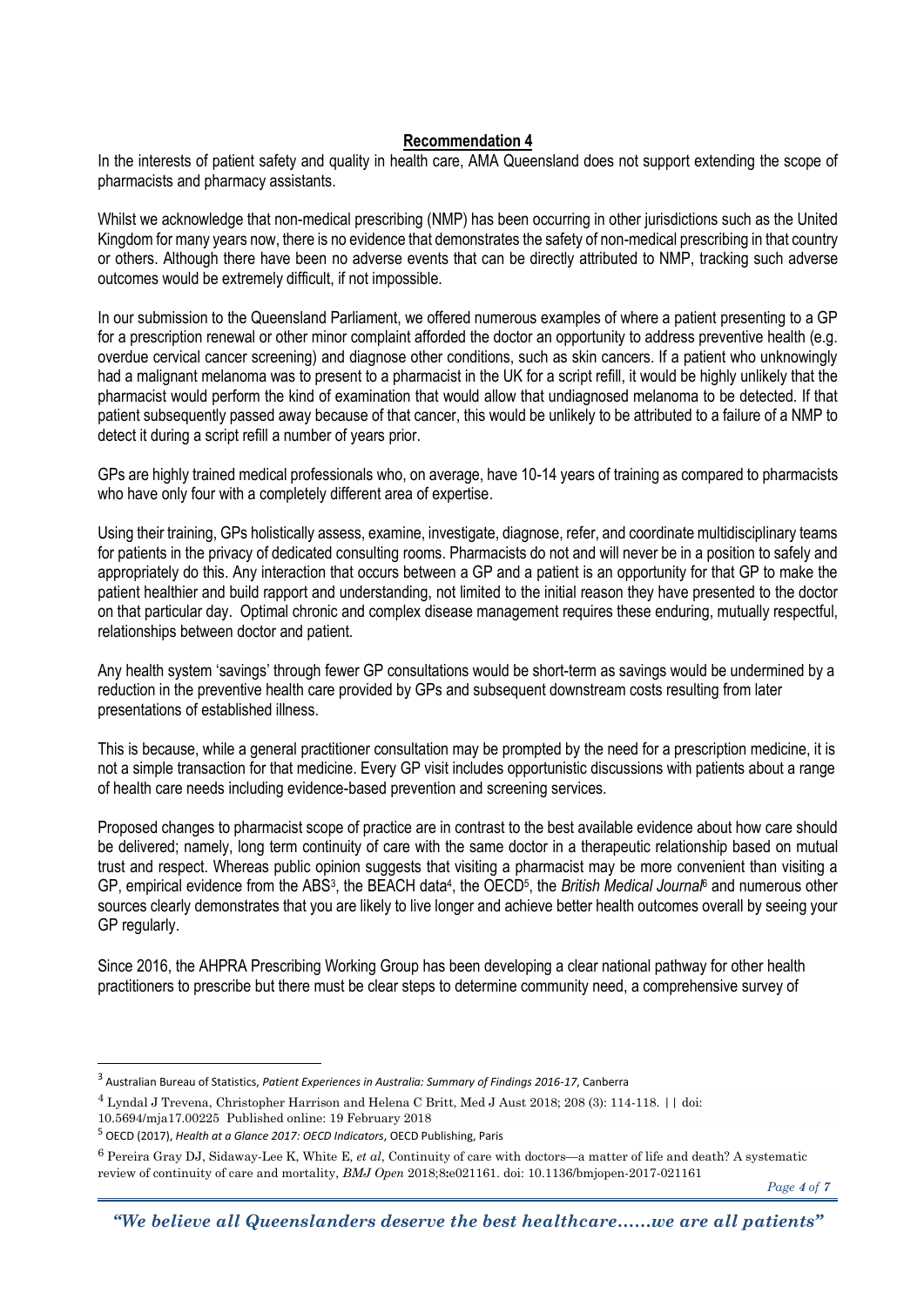training/standards/accreditation, and a requirement to gain approval at various levels including the AHPRA Scheduled Medicines Expert Committee and then AHMAC before looking at state-level approval.

If pharmacists were given approval to prescribe in Queensland, this would be in opposition to nationally agreed and developed processes which take into account fundamental issues of patient safety and would be more akin to the Optometrists who in 2015 just decided they could prescribe by changing their policies with no regard to patient safety or proper processes.

If Queensland goes it alone, the AMA Queensland believes that this process contravenes a Council of Australian Government's agreement that any prescribing by non-medical practitioners MUST go through a proscribed, national process, overseen by AHPRA, and ultimately approved by Health Ministers.

*Conflict of Interest:* It is noted that the Pharmacy Guild states that the "separation of prescribing and dispensing of medicines provides a safety mechanism as it ensures independent review of a prescription occurs prior to the commencement of treatment."7 If the scope of practice for pharmacists and pharmacy assistants was to be extended to allow them to become both a prescriber and a dispenser, this safety mechanism is put at risk and creates a clear conflict of interest.

Doctors are careful to consider whether or not they have a conflict of interest in providing advice. In this, doctors in Australia are guided by two documents. The first is the Medical Board of Australia's (MBA) *Good Medical Practice: A Code of Conduct for doctors in Australia*. The second is the *AMA Code of Ethics*.

As defined by the MBA, a conflict of interest is what arises when a doctor, entrusted with acting in the best interests of patients, also has financial, professional or personal interests, or relationships, which may affect their care of the patient *8* . Doctors may also be influenced by interests that extend to other persons connected to the provider. The *AMA Code of Ethics* states in section 3.5.1 that doctors must ensure their financial or other interests are secondary to their primary duty of serving patients interests*<sup>9</sup>* .

Doctors avoid the conflict of providing advice and prescribing with the associated financial gain of selling medications, by avoiding the latter entirely and concentrating solely on providing high-quality healthcare and advice to the patient. The measured and appropriate use of medications depends on this separation of responsibility. The additional aspect of the pharmacist's conflict of interest as a prescriber and dispenser is the opportunity within a pharmacy setting to upsell to patients. Upselling often involves the selling of products that have few, if any, proven health benefits. Often profit margins in retail pharmacies are greater on 'front of shop' complementary medicine that has no evidence basis, as opposed to evidence-based PBS subsidised medications.

It is hugely problematic therefore for patients to be receiving advice outside of a medical therapeutic relationship in a retail shop that leads them to purchase non evidence-based medications that provide greater profit for the pharmacist providing the advice. Our general practitioner (GP) members have offered many examples of upselling experienced by their patients, such as pharmacists recommending probiotics when dispensing antibiotics or glucosamine when the patient has their arthritis medication dispensed. Neither have a credible evidence basis in published literature. Other members have provided examples of when pharmacists have persuaded patients not to fill a script because they've misunderstood the reason for the prescription and/or to use an over the counter medicine instead, without input from the original prescribing doctor.

This was already a concern noted by the Federal Government's Pharmacy Review in 2016 which noted in its discussion paper that the Panel had "heard that some consumers are concerned that pharmacists may compromise on the level of

 $\overline{a}$ 

<sup>7</sup> Pharmacy Guild of Australia, *Dispensing your prescription medicine: more than sticking a label on a bottle*, [https://www.guild.org.au/\\_\\_data/assets/pdf\\_file/0020/5366/the-dispensing-process.pdf](https://www.guild.org.au/__data/assets/pdf_file/0020/5366/the-dispensing-process.pdf)

<sup>8</sup> Medical Board of Australia, *Good Medical Practice: A Code of Conduct for doctors in Australia,* Online. URL:

<http://www.medicalboard.gov.au/Codes-Guidelines-Policies/Code-of-conduct.aspx>

<sup>9</sup> AMA (2016), *Code of Ethics*, Online. URL[: https://ama.com.au/position-statement/code-ethics-2004-editorially-revised-2006-revised-2016](https://ama.com.au/position-statement/code-ethics-2004-editorially-revised-2006-revised-2016)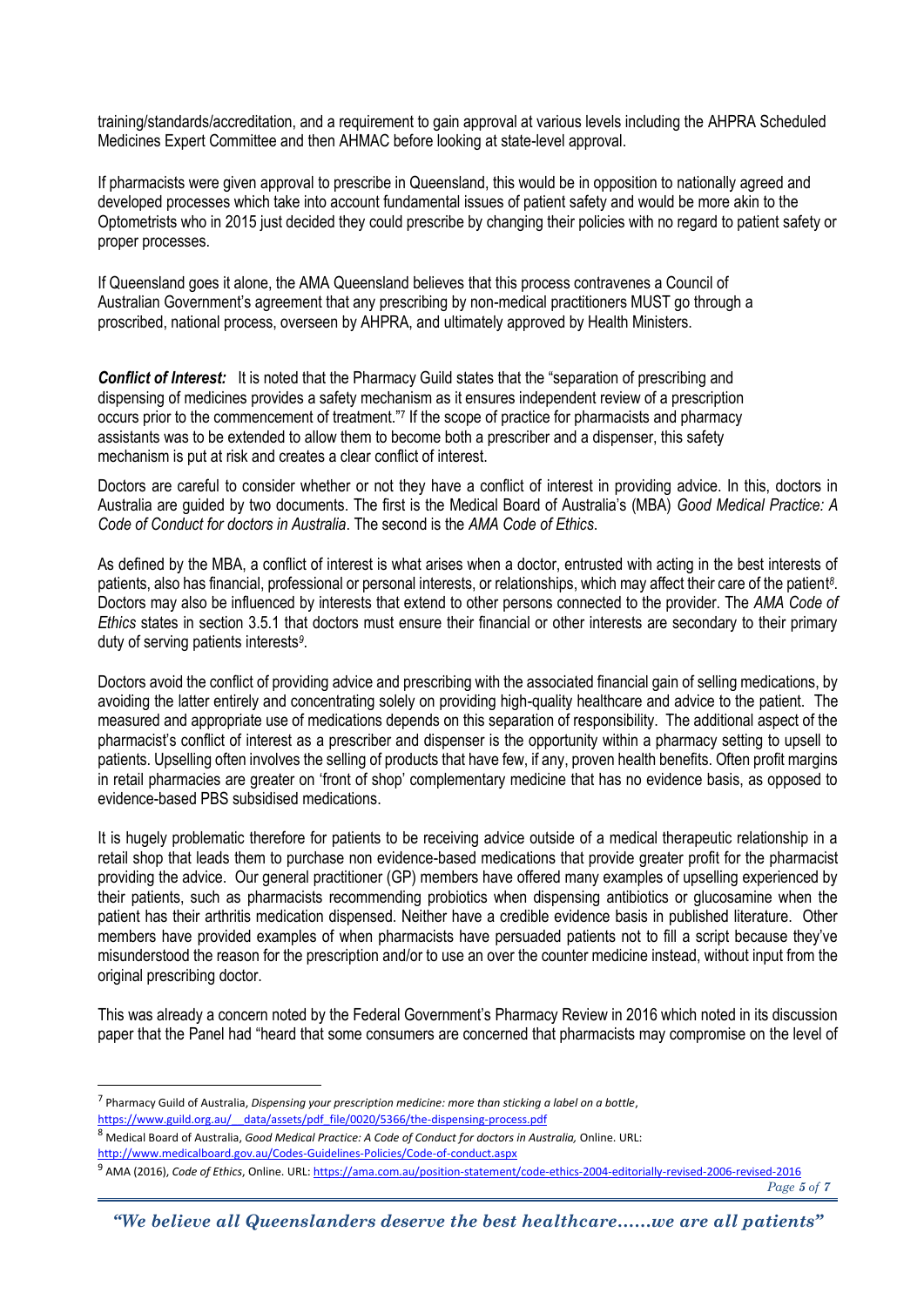professional advice provided to patients on the quality use of medicines and feel financial pressure to 'up-sell' to consumers, for example by recommending medicines or products that may not be necessary for the patient."<sup>10</sup> It's also worth noting that without national approval, there is no chance of the Commonwealth agreeing to pharmacist prescriptions being subsidised under the PBS. Unless the prescribed medicines cost less than the PBS patient copayment, patients will end up paying more for their medicines. Pharmacists would also not be eligible to claim a dispensing fee for non-PBS medicines.

### **Recommendation 6**

*View on establishment of a Pharmacy Council:* AMA Queensland does not support the establishment of a pharmacy council in Queensland. Based on the issues paper from the committee, it would appear most of its proposed functions and powers are already vested in legislation and the Pharmacy Board of Australia, thus duplicating processes that already exist for what may be very little benefit.

AMA Queensland considers that the current arrangements have been serving patients and the broader health system extremely well and that the move to an 'independent' body whose secretariat and executive could potentially be stacked with pharmacy industry representatives presents a serious threat to that stability.

*Membership of council:* The HCDSDFVP committee recommended that the Pharmacy Advisory Council be comprised of members appointed by the Minister with expertise in law, accounting, business management and members representing the pharmacy sector and consumers.

It is noted that this proposed membership of the committee emphasises the commercial aspects of pharmacy practice rather than patient safety and augmenting a high-quality healthcare system. AMA Queensland considers that a Pharmacy Council is established, doctors – including at least one GP – should have membership of that council. The relationship between dispensers and prescribers is a cornerstone of the health system and the input of doctors will be invaluable to the work that the Advisory Council performs. Ideally a public hospital specialist who has knowledge of the hospital pharmacy sector should also have a place on the Advisory Council.

### **Recommendation 10**

AMA Queensland considers the current regulatory system to be working well. We note however there is no publicly available information on how the *Pharmacy Business Ownership Act is administered*. Greater transparency in this regard could improve compliance and ease of enforcement without the need for a pharmacy council. We consider the government should identify gaps such as these and amend the legislation to incorporate them. Such a move would likely remove the need for a Pharmacy Council.

# **Recommendation 11**

*Communicating to the public about Pharmacists providing vaccines and immunisations:* AMA Queensland has long opposed pharmacists providing provide vaccinations and immunisations for good reasons. Pharmacists are not trained to provide care in a situation where a patient experiences anaphylactic shock or some other kind of adverse outcome.

Importantly, vaccines administered outside general practice, breakdowns the enduring therapeutic relationship between a patient and their doctor.

Furthermore, the provision of MMR or yellow fever vaccines without a full medical history of a patient is a very concerning and involves unnecessary risk. Vaccines like MMR, typhoid and yellow fever are live vaccines which means that they contain specially prepared organisms that can multiply in the vaccinated person. If that person has a compromised immune system – and they may not be aware if they do – the vaccine strain can cause serious illness or even death. Medications or illicit substances that people have taken in the past can place them at serious risk from live vaccines, so it is not a matter of simply assessing current medications and making a decision on the spot. It is therefore absolutely

 $\overline{a}$ 

*"We believe all Queenslanders deserve the best healthcare……we are all patients"*

<sup>10</sup> Aubusson, K (2016), *Pharmacist conflicts of interest and 'up-selling' patients flagged in major federal government review* , Sydney Morning Herald, Online. URL[: https://www.smh.com.au/healthcare/pharmacist-conflicts-of-interest-and-upselling-patients-flagged-in-major-federal](https://www.smh.com.au/healthcare/pharmacist-conflicts-of-interest-and-upselling-patients-flagged-in-major-federal-government-review-20160728-gqfptl.html)[government-review-20160728-gqfptl.html](https://www.smh.com.au/healthcare/pharmacist-conflicts-of-interest-and-upselling-patients-flagged-in-major-federal-government-review-20160728-gqfptl.html)